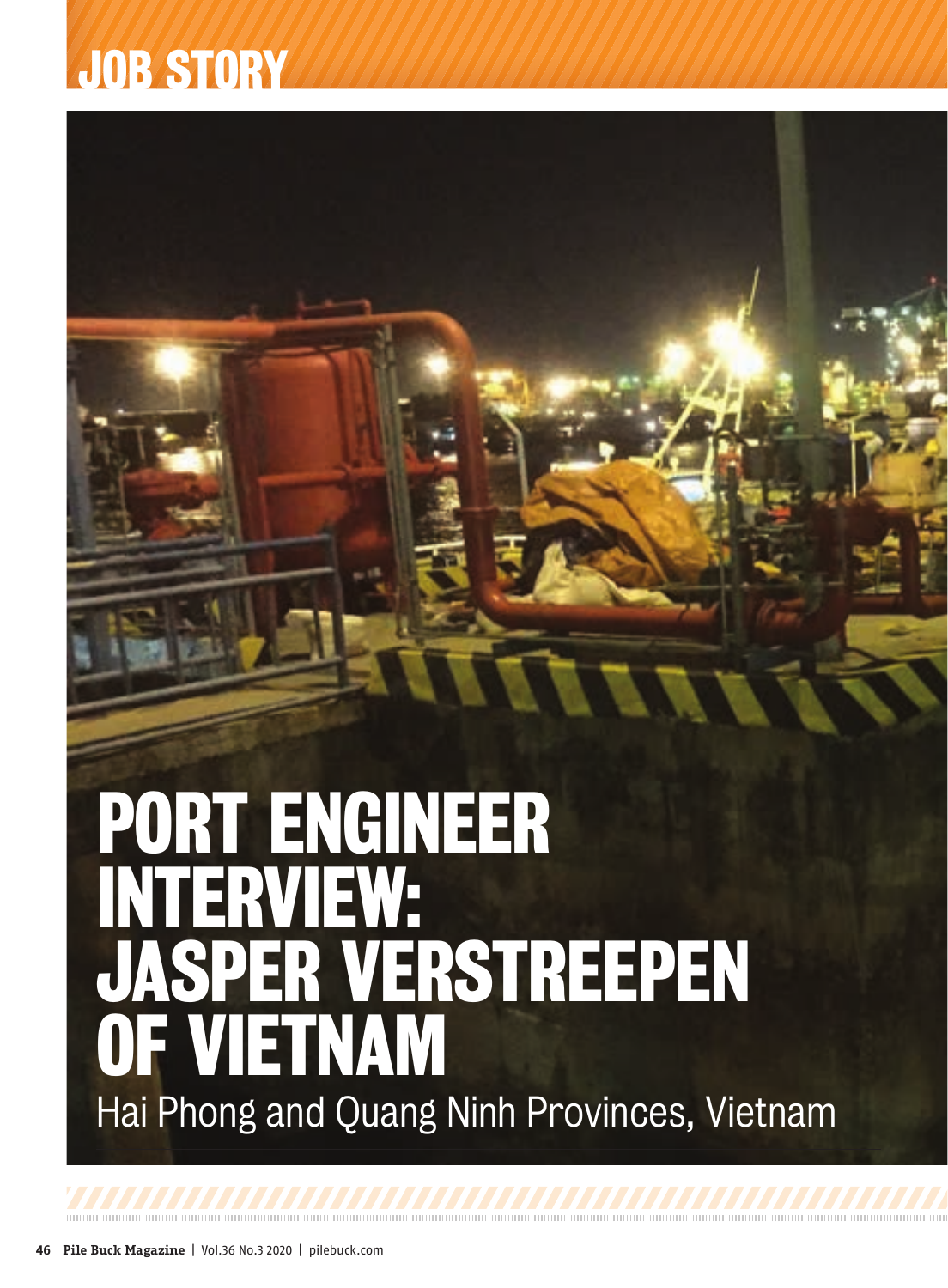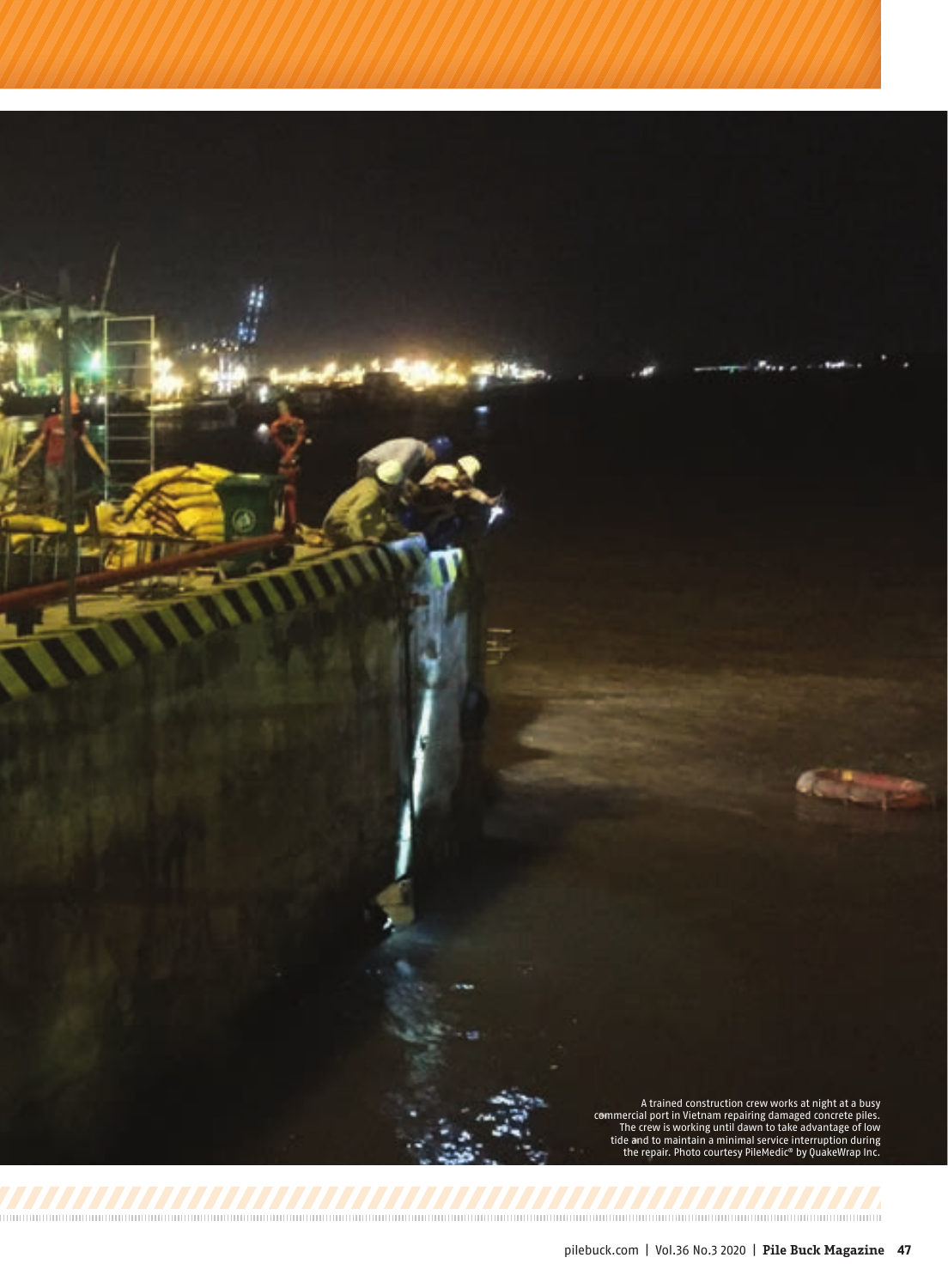

Port Engineer Jasper Verstreepen is based in Vietnam and in charge of implementation of marine infrastructure repair and renewal projects for a majority of the region. He and QuakeWrap President/CEO Prof. Mo Ehsani worked together on the jetty repairs resulting from the tanker collision of 2016. Today, in 2020, Mr. Verstreepen is gracious enough to answer questions for a PileMedic® by QuakeWrap Partner Profile focusing on international ports.

#### **Q: Please give us your formal name, title and current professional designation.**

**A:** Jasper Verstreepen, Engineering Manager, Head of Engineering Department and in charge of all marine and civil construction design and implementation works for an industrial zone and port infrastructure projects greater than 3,000 hectares (approximately 7,400 acres) in Vietnam.

**Q: Which city or county are you currently located? A:** The Haiphong and Quang Ninh provinces of Vietnam.

**Q: Please mention the type of projects you have been involved, in relation to marine or port infrastructure repair and rehabilitation. Where have these been located? A:** My experience is mostly in repair works of jetties (dolphin structures and vertical RC piles) after collisions. I also have experience with improvement of jetty structures due to 'outcoming rebar' (exposed rebar) and failing concrete surfaces, typically from a lack of spacers or proper formwork during the concrete casting phase at the time of construction, often many years prior. All of these experiences were in Vietnam.

#### **Q: Can you describe the repair project that you and Prof. Ehsani worked on, and what made it unique compared to other marine repair jobs you've worked on?**

**A:** Back in 2015, the dolphin structure of our jetty was seriously damaged after collision by a vessel. From a diving survey after the collision, it was reported that the vertical RC pile at the corner of the dolphin was broken, and several other piles, as well as the dolphin's surface contained cracks.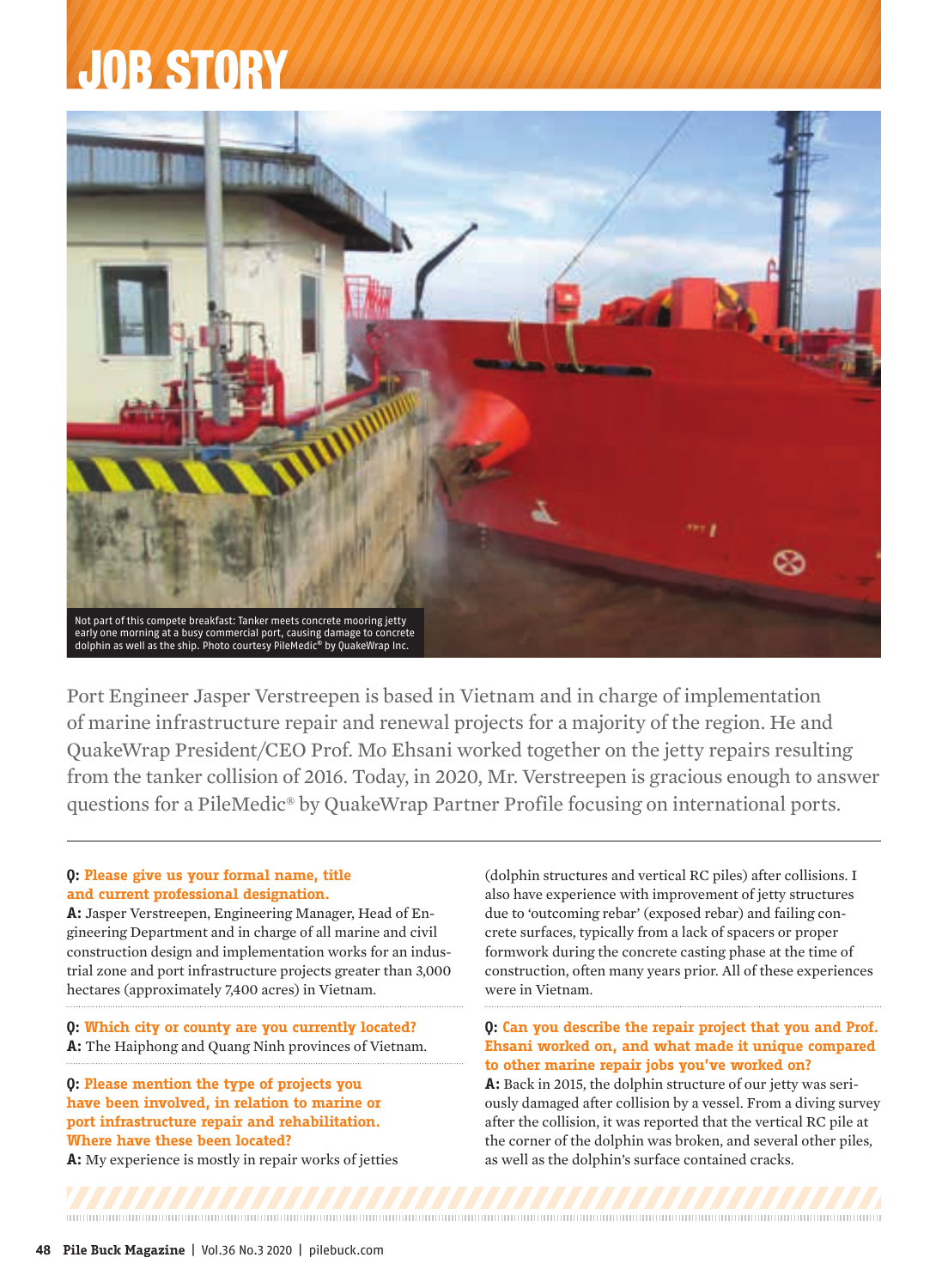

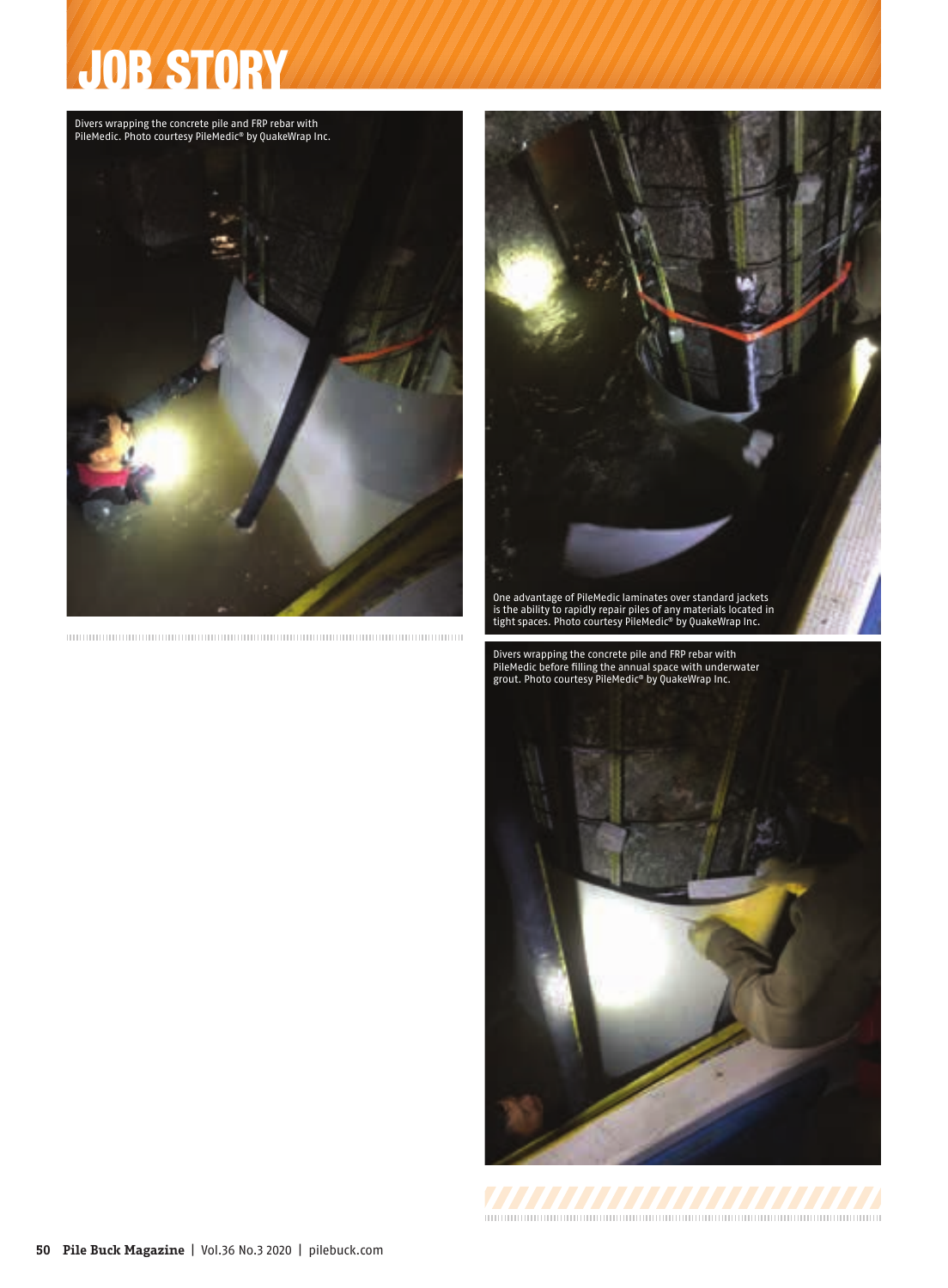

In the past, a similar accident with similar damage was repaired by a method of installing more additional vertical piles around the broken pile, to form a brace (a time consuming and expensive repair method). This time, in 2015, a different repair method was selected, as we selected the repair solution of PileMedic. The advantage was that the broken pile could be repaired and reinstated up to the required bearing capacity and strength value, and no additional piles needed to be installed. This reduced cost and timing in repair method.

#### **Q: Mo mentioned that those piles repaired by PileMedic are still holding up well. Do you have some pics and what did you think when you saw how well these repaired piles held up?**

**A:** After the collision in 2015, we observed cracks at the top surface of the dolphin. Since the repairs have been completed (now almost five years ago) none of the earlier cracks on the top surface ever returned. So this tells us the repair method is still effective.

**Q: International infrastructure repair represents its own unique challenges depending on location of the job.** 

**Please describe a few of these challenges, and why it is advantageous for a company to have you on the management team for their most important projects. A:** The application of PileMedic repair was the first experience (with pile encapsulation) for the local contractor and his installers, including the divers. Mo and I witnessed and managed the entire repair process, even up to the early morn-

ing hours as we had to take advantage of the low tide at night. Experienced project management to support a PileMedic application makes a huge difference to ensure an efficient preparation of the works (to minimize the downtime of continuously ongoing jetty operations), and ensure maximum efficiency and compliancy with all QSHE standards and technical requirements during the installation works.

The repair works were executed at the 10000DWT jetty of a busy oil- and gas commercial port. As the jetty is usually full time booked throughout the year, it was of essential importance to reduce the installation time to a minimum, in order to minimize interruption and potential down time of ongoing vessel operations.

As a side note, Prof Ehsani's presence during the repair works made a huge impact on the successful and rapid

**EXPERIENCED PROJECT MANAGEMENT TO SUPPORT A PILEMEDIC APPLICATION MAKES A HUGE DIFFERENCE TO ENSURE AN EFFICIENT PREPARATION OF THE WORKS (TO MINIMIZE THE DOWNTIME OF CONTINUOUSLY ONGOING JETTY OPERATIONS), AND ENSURE MAXIMUM EFFICIENCY AND COMPLIANCY WITH ALL QSHE STANDARDS AND TECHNICAL REQUIREMENTS DURING THE INSTALLATION WORKS.**